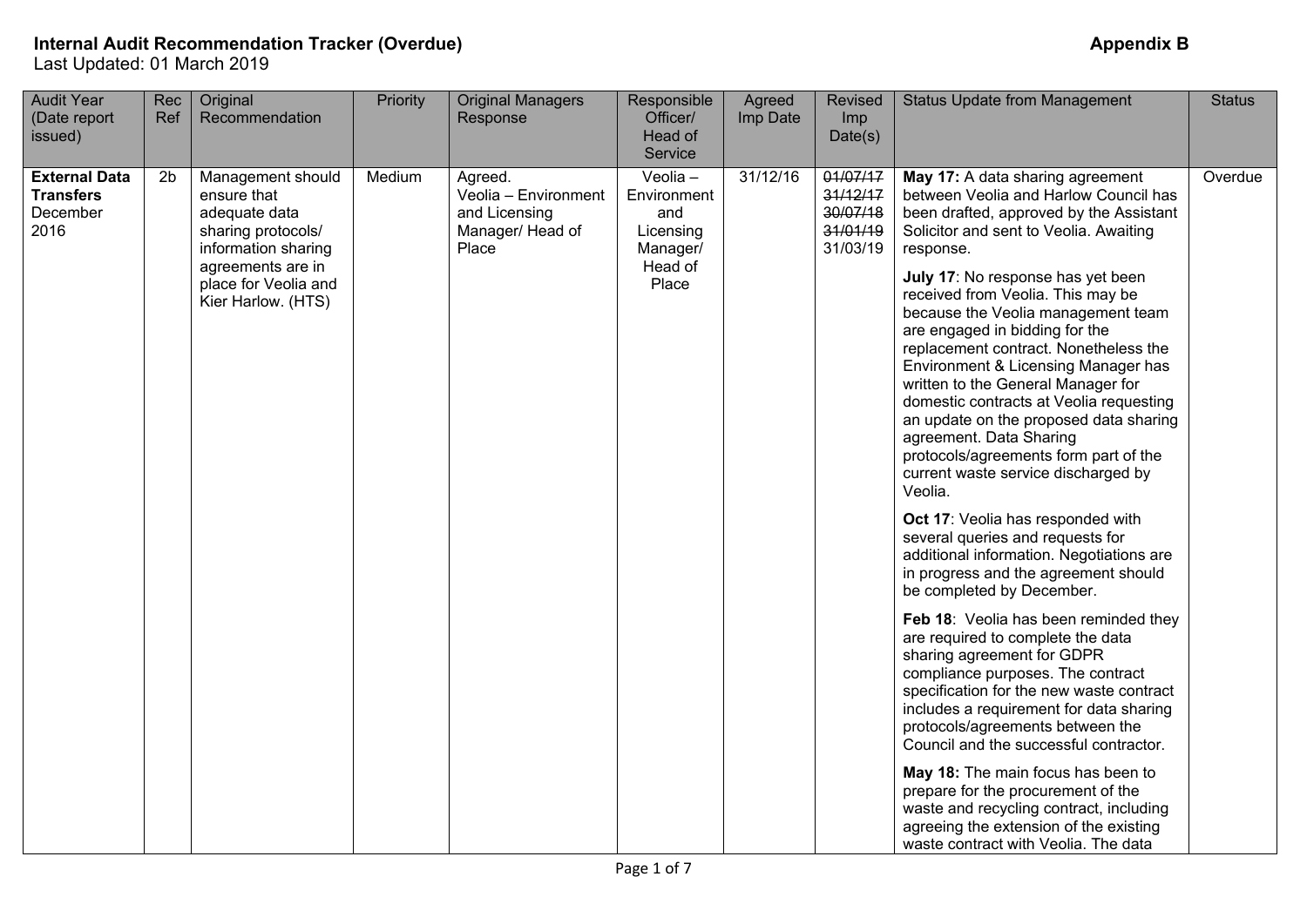| <b>Audit Year</b><br>(Date report<br>issued) | Rec<br>Ref | Original<br>Recommendation | Priority | <b>Original Managers</b><br>Response                                                       | Responsible<br>Officer/<br>Head of<br>Service                 | Agreed<br>Imp Date | Revised<br>Imp<br>Date(s)        | <b>Status Update from Management</b>                                                                                                                                                                                                                                                                                                                                                                                | <b>Status</b> |
|----------------------------------------------|------------|----------------------------|----------|--------------------------------------------------------------------------------------------|---------------------------------------------------------------|--------------------|----------------------------------|---------------------------------------------------------------------------------------------------------------------------------------------------------------------------------------------------------------------------------------------------------------------------------------------------------------------------------------------------------------------------------------------------------------------|---------------|
|                                              |            |                            |          |                                                                                            |                                                               |                    |                                  | sharing agreement has therefore not<br>been signed. Veolia will be reminded of<br>the requirement to sign the data sharing<br>agreement. In mitigation, limited<br>personal data is shared with the waste<br>contractor. On target for completion in<br>July.                                                                                                                                                       |               |
|                                              |            |                            |          |                                                                                            |                                                               |                    |                                  | Oct 18: The draft sharing protocol is<br>agreed. Veolia will contact the<br>Environment and Licensing Manager in<br>the near future with the identity of their<br>team members who will be responsible<br>for completing this.                                                                                                                                                                                      |               |
|                                              |            |                            |          |                                                                                            |                                                               |                    |                                  | The Council has made completion of<br>and adherence to the Data Sharing<br>Protocol, a contract term, and so the<br>contract cannot be signed off until this is<br>in place. Therefore, this is expected to<br>be completed by January 2019.                                                                                                                                                                        |               |
|                                              |            |                            |          |                                                                                            |                                                               |                    |                                  | Mar 19: Officers within Veolia have<br>been identified to who will be<br>responsible for completing the Data<br>Sharing Protocol. As part of the contract<br>a draft Data Sharing Protocol has been<br>completed and will be sent to the<br>Council's Legal team for review. The<br>contract starts 01 April 2019 and<br>therefore the Data Sharing Protocol<br>must be completed and approved<br>before that date. |               |
|                                              |            |                            |          | Agreed.<br>Kier Harlow/(HTS) -<br><b>Assistant Solicitor/</b><br><b>Head of Governance</b> | $(HTS)$ -<br>Assistant<br>Solicitor/<br>Head of<br>Governance | 01/02/17           | 25/05/18<br>31/01/19<br>31/03/19 | May 2017: All information sharing<br>processes and policies are being<br>reviewed to ensure compliance with the<br>GDPR.<br>July 17: Internal and external resource                                                                                                                                                                                                                                                 | Overdue       |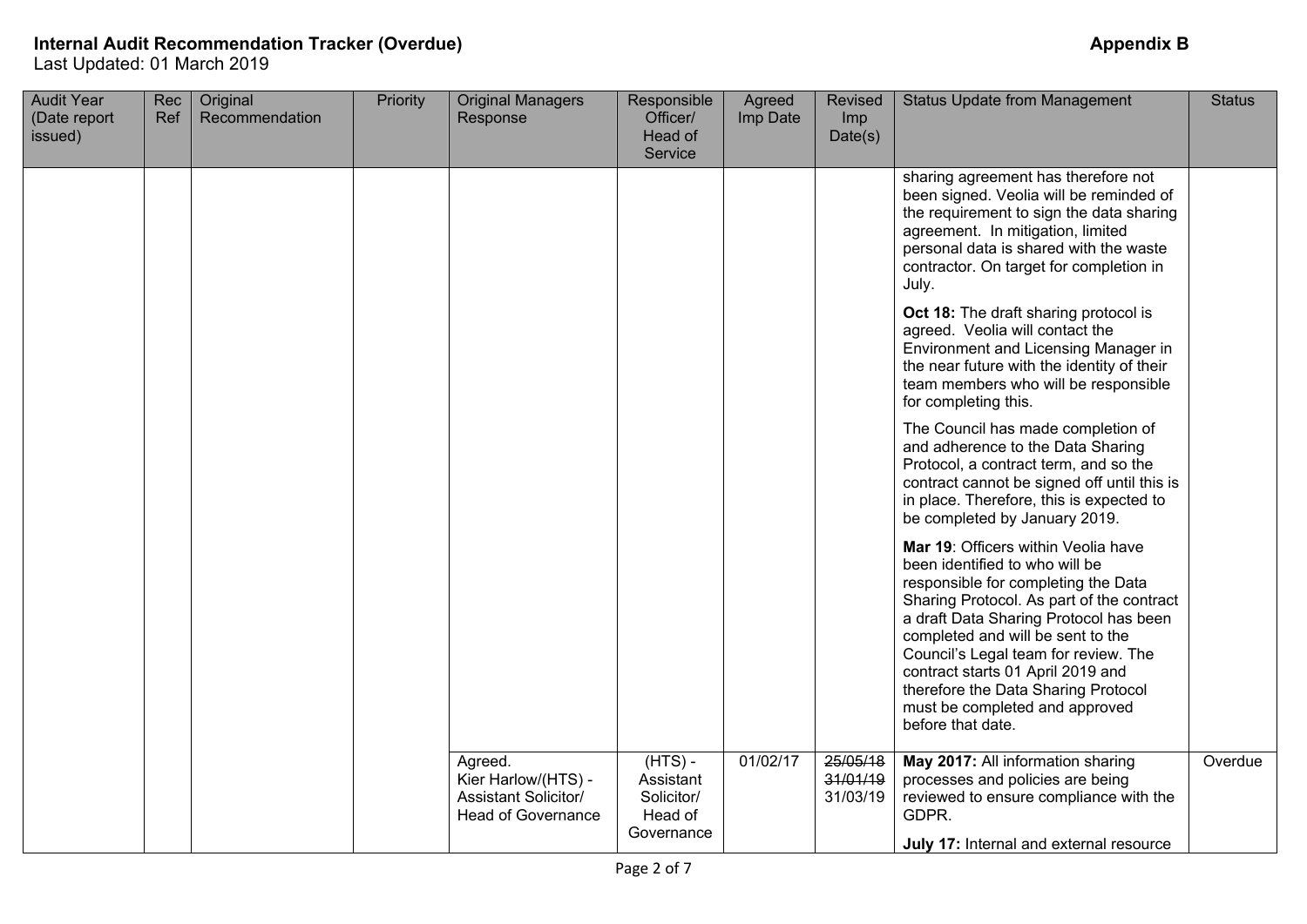| <b>Audit Year</b><br>(Date report<br>issued) | <b>Rec</b><br>Ref | Original<br>Recommendation | Priority | <b>Original Managers</b><br>Response | Responsible<br>Officer/<br>Head of<br>Service | Agreed<br>Imp Date | Revised<br>Imp<br>Date(s) | <b>Status Update from Management</b>                                                                                                                                                                                                                                                                                                                                                                                                                                                                                                                                                                                                                                                                                                                                                                                                                                                                                                                                                                                                                                                                                                                                       | <b>Status</b> |
|----------------------------------------------|-------------------|----------------------------|----------|--------------------------------------|-----------------------------------------------|--------------------|---------------------------|----------------------------------------------------------------------------------------------------------------------------------------------------------------------------------------------------------------------------------------------------------------------------------------------------------------------------------------------------------------------------------------------------------------------------------------------------------------------------------------------------------------------------------------------------------------------------------------------------------------------------------------------------------------------------------------------------------------------------------------------------------------------------------------------------------------------------------------------------------------------------------------------------------------------------------------------------------------------------------------------------------------------------------------------------------------------------------------------------------------------------------------------------------------------------|---------------|
|                                              |                   |                            |          |                                      |                                               |                    |                           | has been allocated to this work, which<br>has commenced.<br>Oct 17: HTS has been informed they<br>will need to appoint a DPO and have<br>privacy notices etc. in place. A meeting<br>is to be arranged to meet with HTS to<br>go through what they data they receive<br>and what they do with it, to determine if<br>they are data controllers [which they will<br>be in some incidents] or data<br>processors.<br>Feb 18: Data sharing mapping has<br>commenced for HTS and terms and<br>conditions for Data Sharing agreements<br>for both HTS and Veolia have been<br>drafted.<br>May 18: There is a data sharing<br>protocol on the infonet which is to be<br>used as a template for all contracts that<br>process personal data. These will be<br>published both on the HDC web and the<br>WEISF portal to show compliance with<br>GDPR.<br>Oct 18: A draft variation deed for the<br>Services Agreement between the<br>Council and HTS is now in final form<br>and can be signed containing all GDPR<br>Information Sharing obligations between<br>the Parties. In addition, draft protocols<br>for information governance have been<br>provided to the HTS Contract |               |
|                                              |                   |                            |          |                                      |                                               |                    |                           | Administrator.<br>Mar 19: The Variation Deed for the<br>Services Agreement is now complete<br>and there is no further action required                                                                                                                                                                                                                                                                                                                                                                                                                                                                                                                                                                                                                                                                                                                                                                                                                                                                                                                                                                                                                                      |               |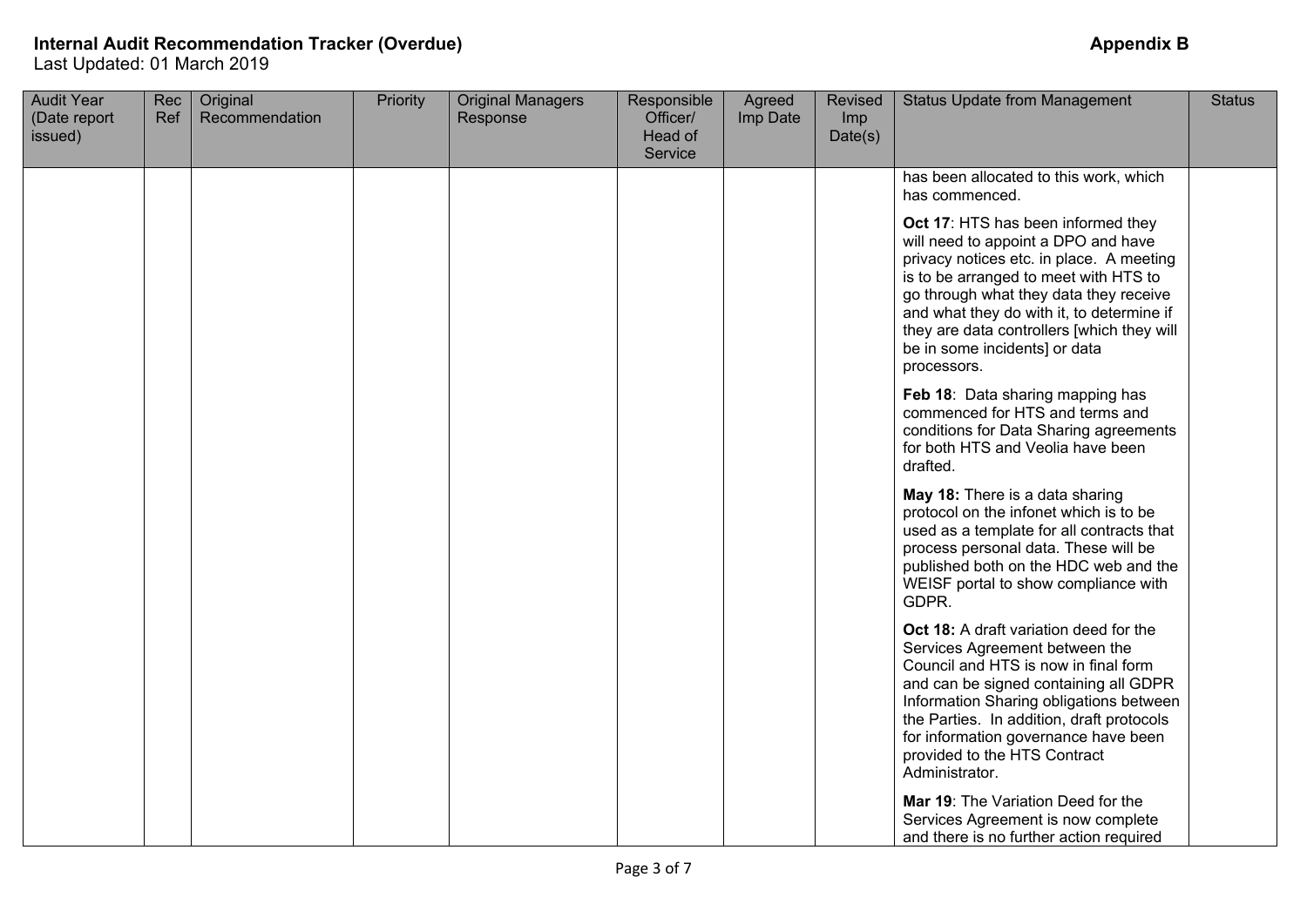| <b>Audit Year</b><br>(Date report<br>issued)                                                                                                                                                    | Rec<br>Ref | Original<br>Recommendation                                                                                                                                                                                               | Priority | <b>Original Managers</b><br>Response                                                                                                                                                                                                                      | Responsible<br>Officer/<br>Head of<br>Service                                                               | Agreed<br>Imp Date   | Revised<br>Imp<br>Date(s)        | <b>Status Update from Management</b>                                                                                                                                                                                                                                                                                                                                                                                                                                                                                                                                                                                     | <b>Status</b> |
|-------------------------------------------------------------------------------------------------------------------------------------------------------------------------------------------------|------------|--------------------------------------------------------------------------------------------------------------------------------------------------------------------------------------------------------------------------|----------|-----------------------------------------------------------------------------------------------------------------------------------------------------------------------------------------------------------------------------------------------------------|-------------------------------------------------------------------------------------------------------------|----------------------|----------------------------------|--------------------------------------------------------------------------------------------------------------------------------------------------------------------------------------------------------------------------------------------------------------------------------------------------------------------------------------------------------------------------------------------------------------------------------------------------------------------------------------------------------------------------------------------------------------------------------------------------------------------------|---------------|
|                                                                                                                                                                                                 |            |                                                                                                                                                                                                                          |          |                                                                                                                                                                                                                                                           |                                                                                                             |                      |                                  | for the formal contract by the Council's<br>legal team. Draft data sharing protocols<br>have been prepared for both the waste<br>contract and HTS and the Data<br>Protection Officer for HTS has this in<br>hand.                                                                                                                                                                                                                                                                                                                                                                                                        |               |
| <b>Playhouse</b><br>(2017/18)<br>October 2017                                                                                                                                                   | 5          | Liaise directly with<br>the insurance officer<br>to ensure the lists of<br>contents are<br>updated and an<br>accurate valuation is<br>reached.                                                                           | Medium   | A meeting will be<br>arranged with the<br>Insurance and Risk<br>Manager and identify<br>who will be best<br>placed to carry out<br>the content review<br>due to the time<br>involved.<br>Carry out review of<br>2011 inventory and<br>update accordingly. | Technical<br>and Projects<br>Manager<br>Community,<br>Leisure and<br>Cultural<br><b>Services</b><br>Manager | 30/11/17<br>01/04/18 | 30/12/18<br>31/01/19<br>30/04/19 | Feb 18: Meeting with the Council's<br>Insurance Manager originally scheduled<br>for February is to be rearranged for<br>March 18.<br>May 18: Meeting with insurance has<br>taken place and works are ongoing and<br>likely to be continued up to end of 2018.<br>Oct 18: Working with insurance to<br>obtain quotes for this work to be<br>completed.<br>Mar 19: Action to be taken to be<br>confirmed at meeting with Head of<br>Service on 12 <sup>th</sup> March                                                                                                                                                      | Overdue       |
| <b>Harlow</b><br><b>Trading</b><br><b>Services</b><br>(Property and<br><b>Environment)</b><br>Limited<br><b>Contract</b><br><b>Payment</b><br><b>Mechanisms</b><br>(2017/18)<br><b>May 2018</b> | 1.1        | The performance<br>indicators within the<br>contract should be<br>reviewed to ensure<br>the Council's<br>requirements for<br>improved<br>efficiencies,<br>incentivised<br>performance and<br>value for money are<br>met. | High     | A Board will be<br>created to drive this<br>forward, supported by<br>a series of Task and<br>Finish groups.<br>Governance<br>framework to be in<br>place by 30<br>September 2018.                                                                         | Managing<br>Director (as<br>project<br>sponsor)                                                             | 30/09/18             | 31/12/18<br>01/10/19             | Oct 18: Due to resourcing constraints<br>JPRM will be used as the vehicle to<br>drive the reviews of KPIs. Task and<br>finish groups established as appropriate<br>through the Shared Operational<br>Performance group.<br>A review of the datasheets for the Major<br>& Minor KPIs is underway via the<br>Contract Administrator as part of the<br>process to transfer HTS data to the<br>Council's InPhase system. Expected<br>completion: JFPR Q2 2018/19.<br>Mar 19: Due to competing work<br>priorities, only 28 (major & minors KPIs)<br>out of the 78 (major, minor and<br>measurement KPIs) are currently in the | Overdue       |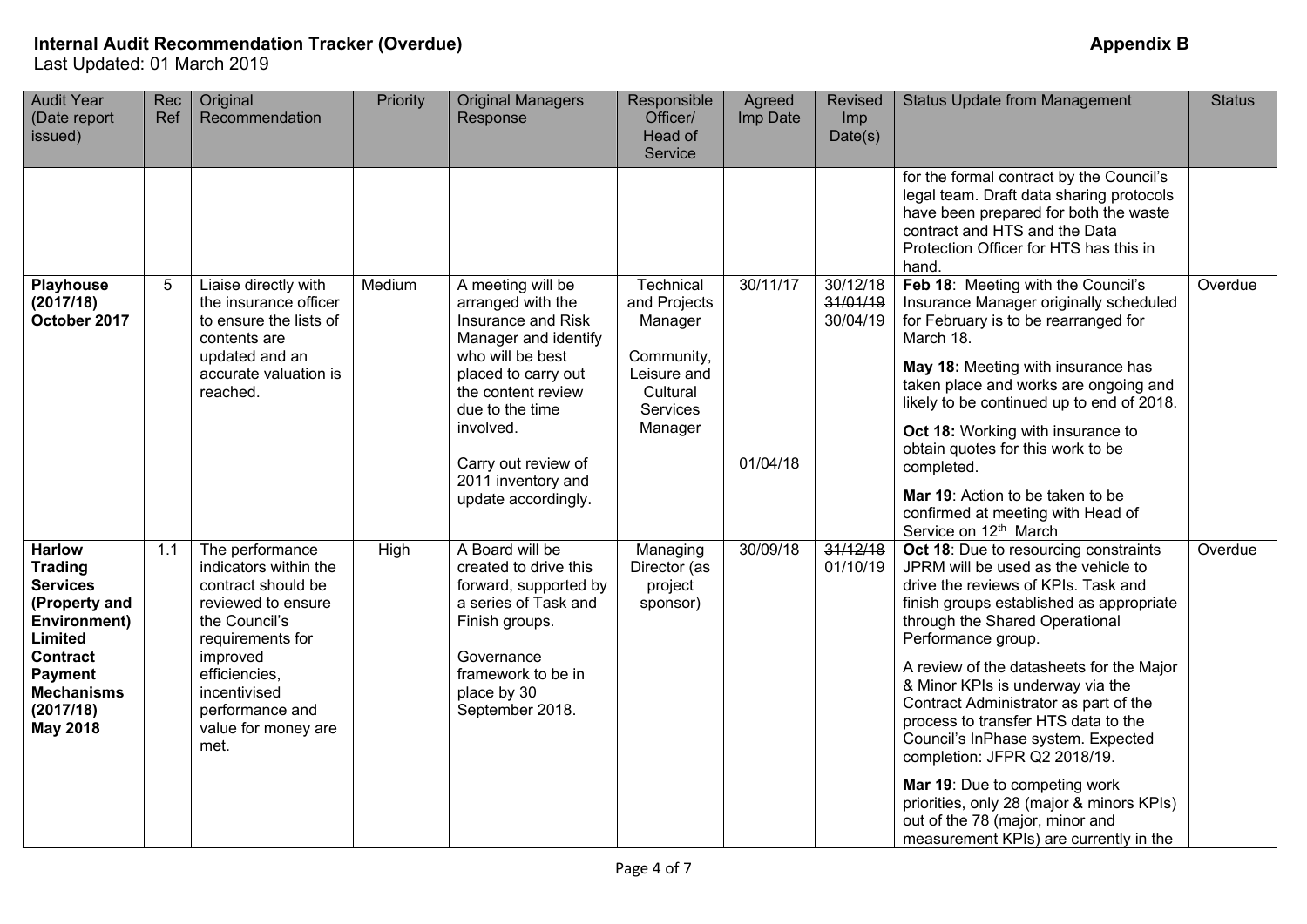| <b>Audit Year</b><br>(Date report<br>issued) | Rec<br>Ref | Original<br>Recommendation                                                                                                                                                                                                             | Priority | <b>Original Managers</b><br>Response | Responsible<br>Officer/<br>Head of<br>Service | Agreed<br>Imp Date | Revised<br>Imp<br>Date(s) | <b>Status Update from Management</b>                                                                                                                                                                                                                                                                                                                                                                                                                                                                                                                                                                                                                       | <b>Status</b> |
|----------------------------------------------|------------|----------------------------------------------------------------------------------------------------------------------------------------------------------------------------------------------------------------------------------------|----------|--------------------------------------|-----------------------------------------------|--------------------|---------------------------|------------------------------------------------------------------------------------------------------------------------------------------------------------------------------------------------------------------------------------------------------------------------------------------------------------------------------------------------------------------------------------------------------------------------------------------------------------------------------------------------------------------------------------------------------------------------------------------------------------------------------------------------------------|---------------|
|                                              |            |                                                                                                                                                                                                                                        |          |                                      |                                               |                    |                           | InPhase system and formally reported<br>via JFPR.<br>This work is ongoing for the rest of the<br>financial year (2018/19) with projected<br>completion date of the summer of<br>2019/20; as result of competing work<br>priorities                                                                                                                                                                                                                                                                                                                                                                                                                         |               |
|                                              | 1.2        | The review of KPIs<br>should be identified<br>and managed as a<br>formal project with<br>appropriate<br>documentation and<br>timescales for each<br>KPI. The review of<br>individual KPIs<br>should be prioritised<br>on a risk basis. |          |                                      |                                               |                    | 31/03/19                  | Oct 18: In addition to paragraph 2<br>above, an in-depth review of the<br>indicators for each service area has<br>commenced with the Environmental<br>Services as part of the Council's<br>Environmental Improvement Project.<br>Environmental Services KPIs to have<br>been reviewed by end of financial year.<br>JPRM to discuss and schedule the<br>other service areas following the<br>lessons learnt from the activities within<br>the Environmental stream.<br>Mar 19: The review of the<br><b>Environmental Service KPIs is</b><br>underway. A review of the Non Housing<br>Service KPIs is an also taking place.<br>The 31 March 2019 remains the | Overdue       |
|                                              | 1.3        | As part of the<br>review.<br>consideration should<br>be given on paying<br>HTS in arrears as<br>well as invoking<br>penalty clauses<br>where performance<br>is below<br>expectations.                                                  |          |                                      |                                               |                    | 31/03/20                  | completion date for both reviews.<br>Oct 18: The payment mechanism to be<br>included in the Best Value Review of<br>the contract as per Cabinet report of<br>September 2015.<br>Mar 19: Terms of Reference for Best<br>Value review agreed and include<br>payment mechanism; briefing meetings<br>for Project team and officers involved in<br>review to be scheduled for February.<br>Outcomes of review to be reported in<br>January 2020.                                                                                                                                                                                                               | Overdue       |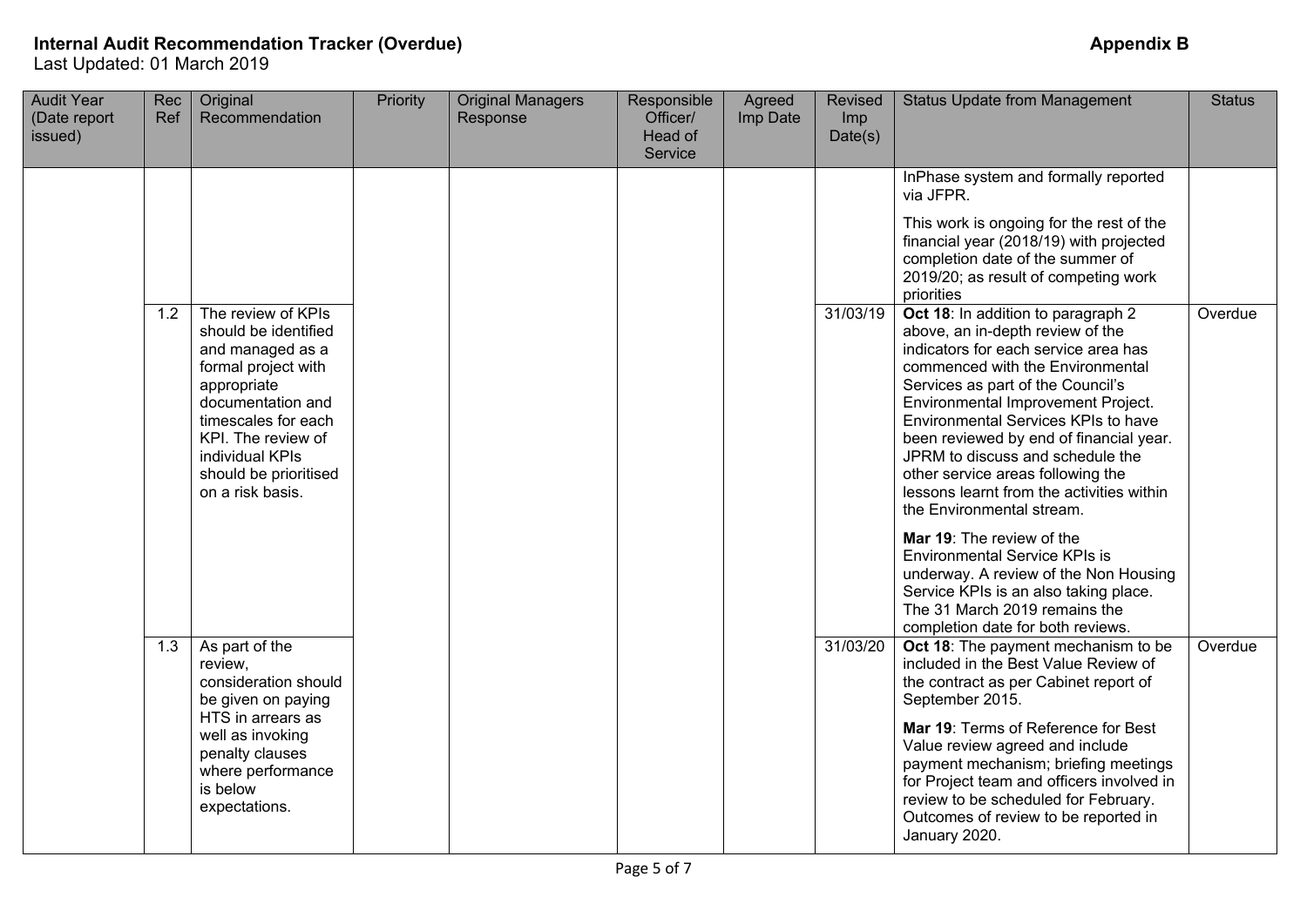| <b>Audit Year</b><br>(Date report<br>issued)                                 | Rec<br>Ref     | Original<br>Recommendation                                                                                                                                                                                                          | Priority | <b>Original Managers</b><br>Response                                                                                                                                                                   | Responsible<br>Officer/<br>Head of<br>Service  | Agreed<br>Imp Date | Revised<br>Imp<br>Date(s) | <b>Status Update from Management</b>                                                                                                                                                                                                                                                                                                     | <b>Status</b> |
|------------------------------------------------------------------------------|----------------|-------------------------------------------------------------------------------------------------------------------------------------------------------------------------------------------------------------------------------------|----------|--------------------------------------------------------------------------------------------------------------------------------------------------------------------------------------------------------|------------------------------------------------|--------------------|---------------------------|------------------------------------------------------------------------------------------------------------------------------------------------------------------------------------------------------------------------------------------------------------------------------------------------------------------------------------------|---------------|
| <b>Purchase</b><br>Cards<br>(2018/19)<br>October 2018                        | 3.1            | Policies are required<br>to clarify the<br>Council's approach<br>for:<br>the provision of<br>$\bullet$<br>hotel<br>accommodation,<br>• the provision of<br>employee<br>uniform and<br>subsistence and<br>hotel allowance<br>claims. | Medium   | Policies related to<br>allowances, including<br>those referred to<br>within this audit are<br>being reviewed or<br>drafted as a suite of<br>documents which will<br>be presented to SMB<br>by 30/12/18 | <b>HR</b><br>Manager/<br>Head of<br>Governance | 30/12/18           | 30/04/19                  | Mar 19: New Head of Governance<br>commenced in January 2019.<br>Draft completed for review of HoS and<br>SMB, recommendation by HR Manager<br>accepted by SMB to expand coverage<br>of policy to include "business travel" and<br>mileage rates within the policy.<br>For appropriate consultation with<br>SMB/TU before implementation. | Overdue       |
| <b>Software</b><br>Licensing<br>(2018/19)<br><b>December</b><br>2018         | $\mathbf 1$    | A Software<br>Management policy<br>should be developed<br>and distributed<br>accordingly.                                                                                                                                           | Medium   | A Software<br><b>Management Policy</b><br>will be developed and<br>distributed to all staff                                                                                                            | Senior ICT<br>Manager                          | 28/02/19           | 31/03/19                  | Mar 19: A Software Management Policy<br>is being developed and will be<br>distributed as part of the updated<br>Information Security Policy and<br>Acceptable Terms of Use by 31/03/19.                                                                                                                                                  | Overdue       |
| <b>IT Asset</b><br><b>Management</b><br>(2018/19)<br><b>December</b><br>2018 | $\overline{4}$ | Consideration be<br>given to making<br>departments<br>responsible for the<br>verification of the<br>assets and locations.<br>with IT then<br>undertaking a small<br>sample test.                                                    | Low      | This will be discussed<br>with the Senior<br><b>Management Board</b><br>as to the practicalities<br>and risks that this<br>may introduce.                                                              | Senior ICT<br>Manager                          | 31/01/19           | 31/03/19                  | Mar 19: This still needs to be discussed<br>with the Senior Management Board                                                                                                                                                                                                                                                             | Overdue       |
| <b>IT Asset</b><br><b>Management</b><br>(2018/19)<br><b>December</b><br>2018 | 5              | An annual asset to<br>inventory<br>reconciliation<br>process be<br>introduced to confirm<br>the numbers of IT<br>assets within<br>departments. ICT<br>may then undertake<br>a compliance check                                      | Low      | This will be discussed<br>with the Senior<br>Management Board<br>as to the practicalities<br>and risks that this<br>may introduce.                                                                     | Senior ICT<br>Manager                          | 31/01/19           | 31/03/19                  | Mar 19: This still needs to be discussed<br>with the Senior Management Board                                                                                                                                                                                                                                                             | Overdue       |